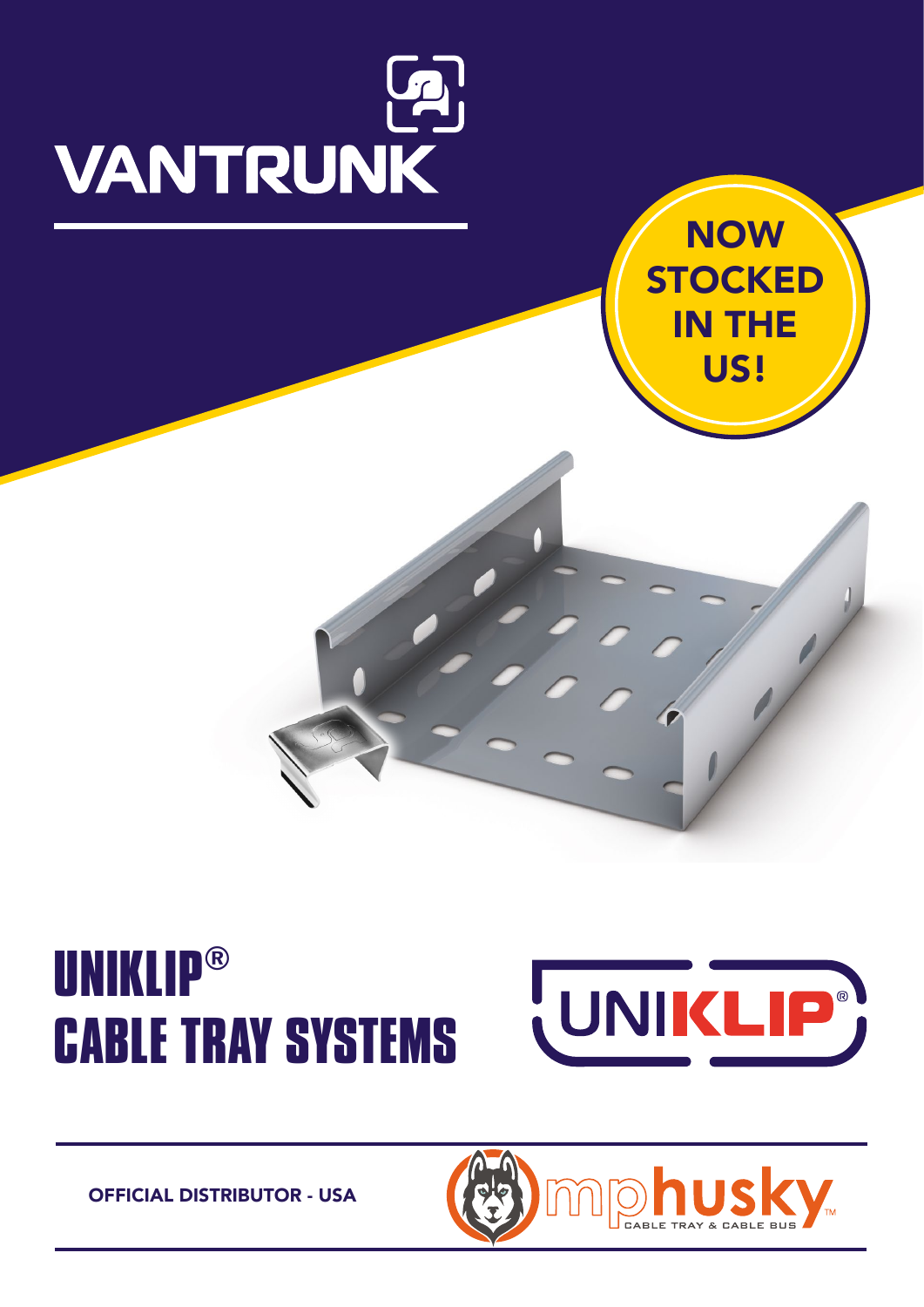

### Install cable trays up to 3 times faster with Vantrunk's revolutionary time-saving innovation.

The clever UNIKLIP® system replaces time consuming nut and bolt assembly with a simple "KLIP" method, speeding up the install process while maintaining the same, reliable strength and quality associated with Vantrunk products.

Finish installations up to 3X faster and  $\text{save }$  Up to  $50\%$ on overall costs.





Vantrunk cable trays are tested and certified in accordance with NEMA VE1 & IEC 61537.

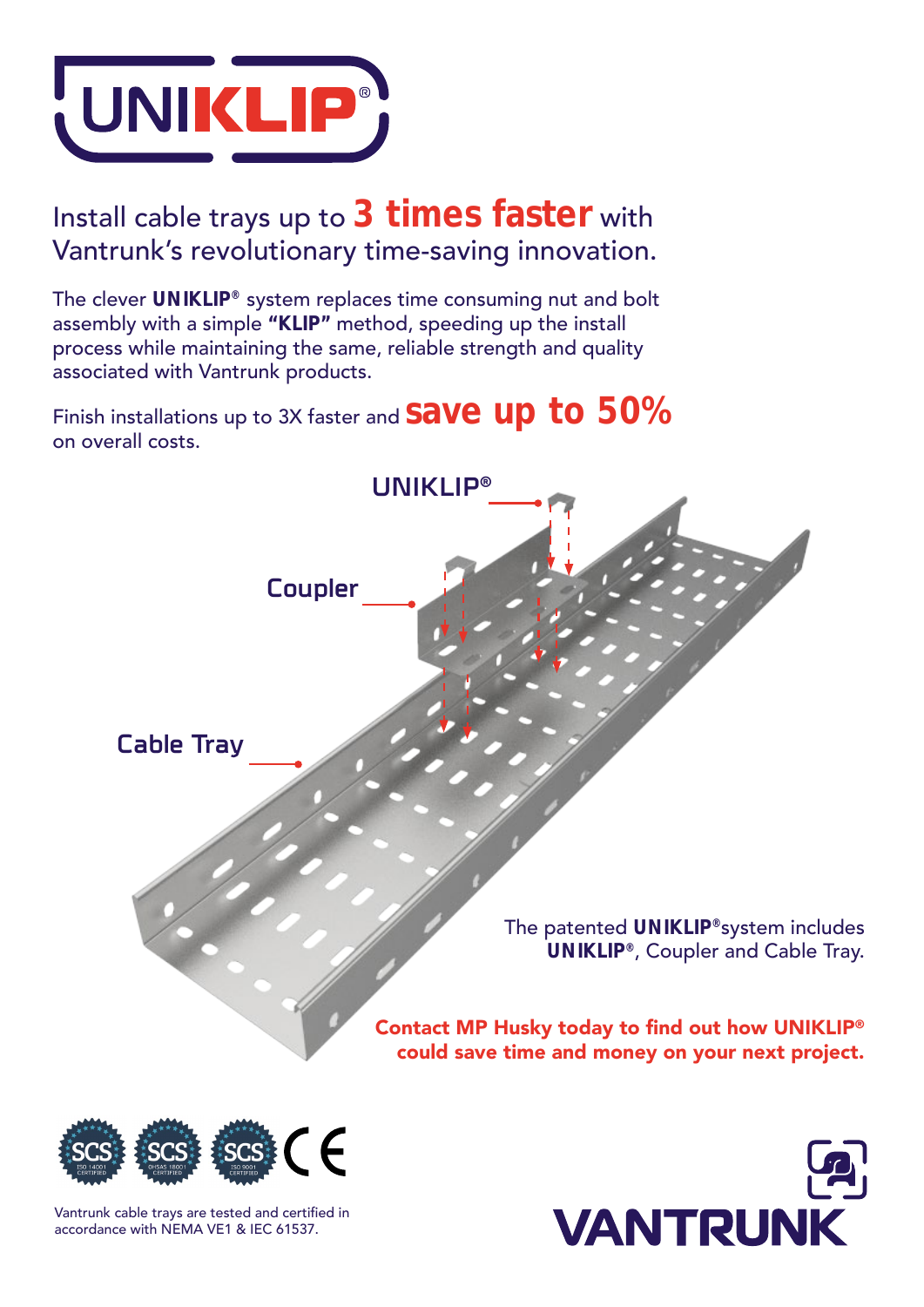#### Heavy Duty Cable Tray

| Ref.             | <b>Tray Width</b><br>(mm) |
|------------------|---------------------------|
| KLHR50T          | 50                        |
| KLHR75T          | 75                        |
| KLHR100T         | 100                       |
| <b>KI HR150T</b> | 150                       |
| KLHR225T         | 225                       |
| KLHR300T         | 300                       |
| KLHR450T         | 450                       |
| KLHR600T         | 600                       |

Available finishes include: Pre-galvanised to BS EN 10346:2009 (standard references throughout brochure). Powder coated (prefix reference with CP).

#### UNIKLIP®

Bag Ref. KLIPPKT Box Ref. KLIPBOX

Available in bags of 40 or boxes of 200.

UNIKLIP® is supplied with fittings and couplers.

#### Earth Braid

Ref. EBS05



Designed for use in installations where an additional means of earthing or electrical bonding is specified.

#### Tray to Channel Klip



Simply slide the Klip onto the channel and snap it over the return flange of the tray to secure.

Straight Coupler

Ref. KLHR/SC



Length  $= 200$ mm. Sold in pairs. Supplied complete with Klips

### NOW STOCKED IN THE US



 $50<sub>m</sub>$ 

No need for spring nuts or bolts!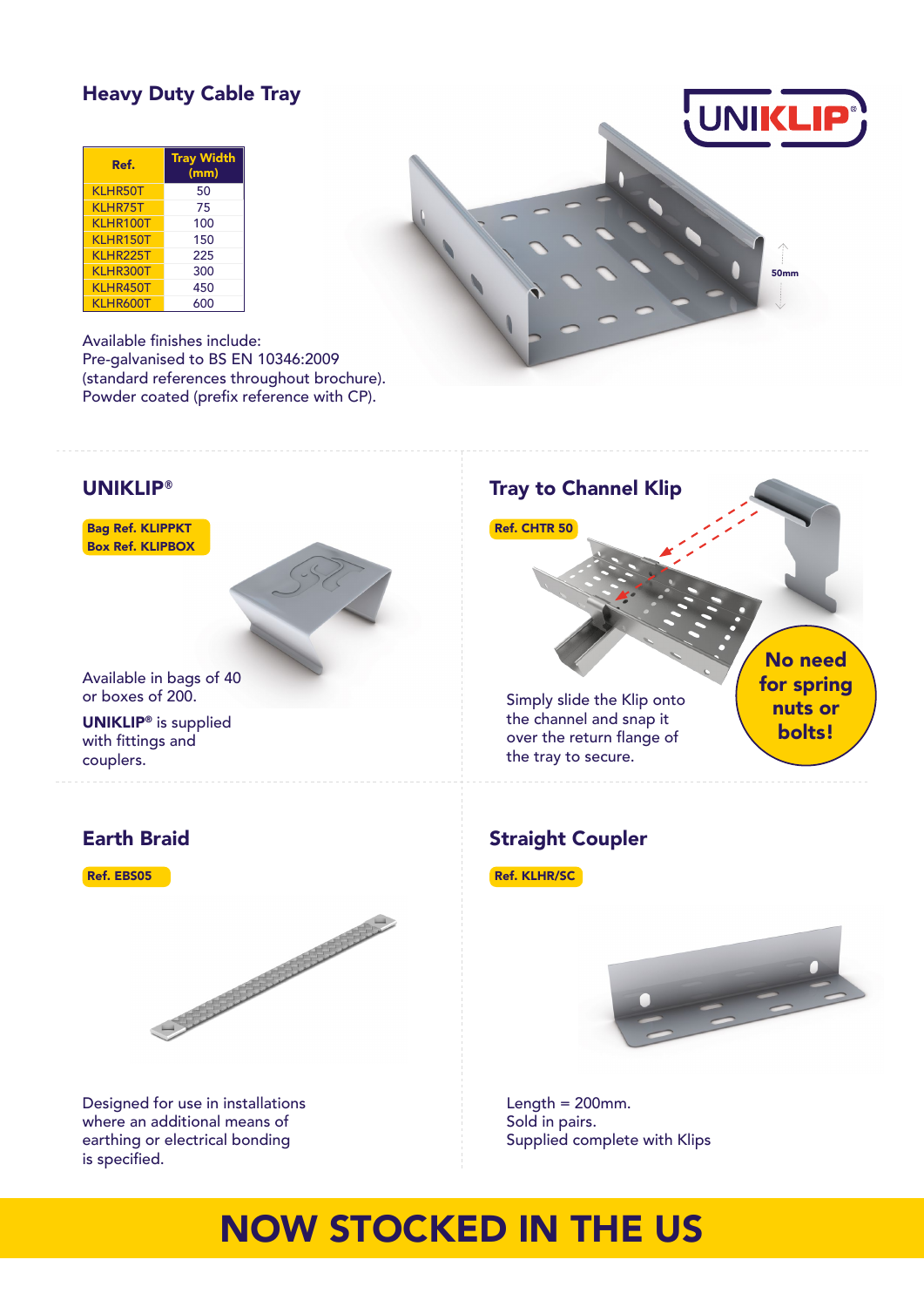#### Flat 90° Bend

Ref. KLHR 50-600FB90

| <b>Size</b> | 50  | 75  | 100 | 150 | 225 | 300 | 450 | 600 |
|-------------|-----|-----|-----|-----|-----|-----|-----|-----|
| X           | 125 | 150 | 175 | 225 | 300 | 400 | 550 | 700 |
| v           | 213 | 238 | 263 | 313 | 388 | 488 | 638 | 788 |
| z           | 106 | 106 | 106 | 106 | 106 | 142 | 142 | 142 |
| R           | 75  | 75  | 75  | 75  | 75  | 100 | 100 | 100 |

R: Radius

#### Flat Equal Tee

Ref. KLHR 50-600ET

| <b>Size</b> | 50  | 75  | 100 | 150 | 225 | 300 | 450 | 600 |
|-------------|-----|-----|-----|-----|-----|-----|-----|-----|
| X           | 196 | 221 | 246 | 296 | 371 | 446 | 596 | 746 |
| Y           | 123 | 148 | 173 | 223 | 298 | 373 | 523 | 673 |
| 7           | 106 | 106 | 106 | 106 | 106 | 106 | 106 | 106 |
| R           | 75  | 75  | 75  | 75  | 75  | 75  | 75  | 75  |

R: Radius



Z

 $\mathsf{R} \subset \mathsf{R}$ 

Y

SIZE

X

SIZE

#### Variable Riser

| Ref.              | <b>Tray Width</b><br>(mm) |
|-------------------|---------------------------|
| KI HR50VR         | 50                        |
| <b>KLHR75VR</b>   | 75                        |
| KI HR100VR        | 100                       |
| <b>KI HR150VR</b> | 150                       |
| KI HR225VR        | 225                       |
| KLHR300VR         | 300                       |
| KLHR450VR         | 450                       |

(Fitting widths W. Sizes in mm) Standard radius: 300mm.



#### Outside Riser

|  | <b>Ref. KLHR 600ER</b> |  |
|--|------------------------|--|
|  |                        |  |

| <b>Size</b> | 600 |
|-------------|-----|
|             | 350 |

Standard radius: 300mm.

600mm will be supplied formed at 90°



#### Inside Riser



| <b>Size</b> | 600 |  |
|-------------|-----|--|
|             | 300 |  |

Standard radius: 300mm.

600mm will be supplied formed at 90°